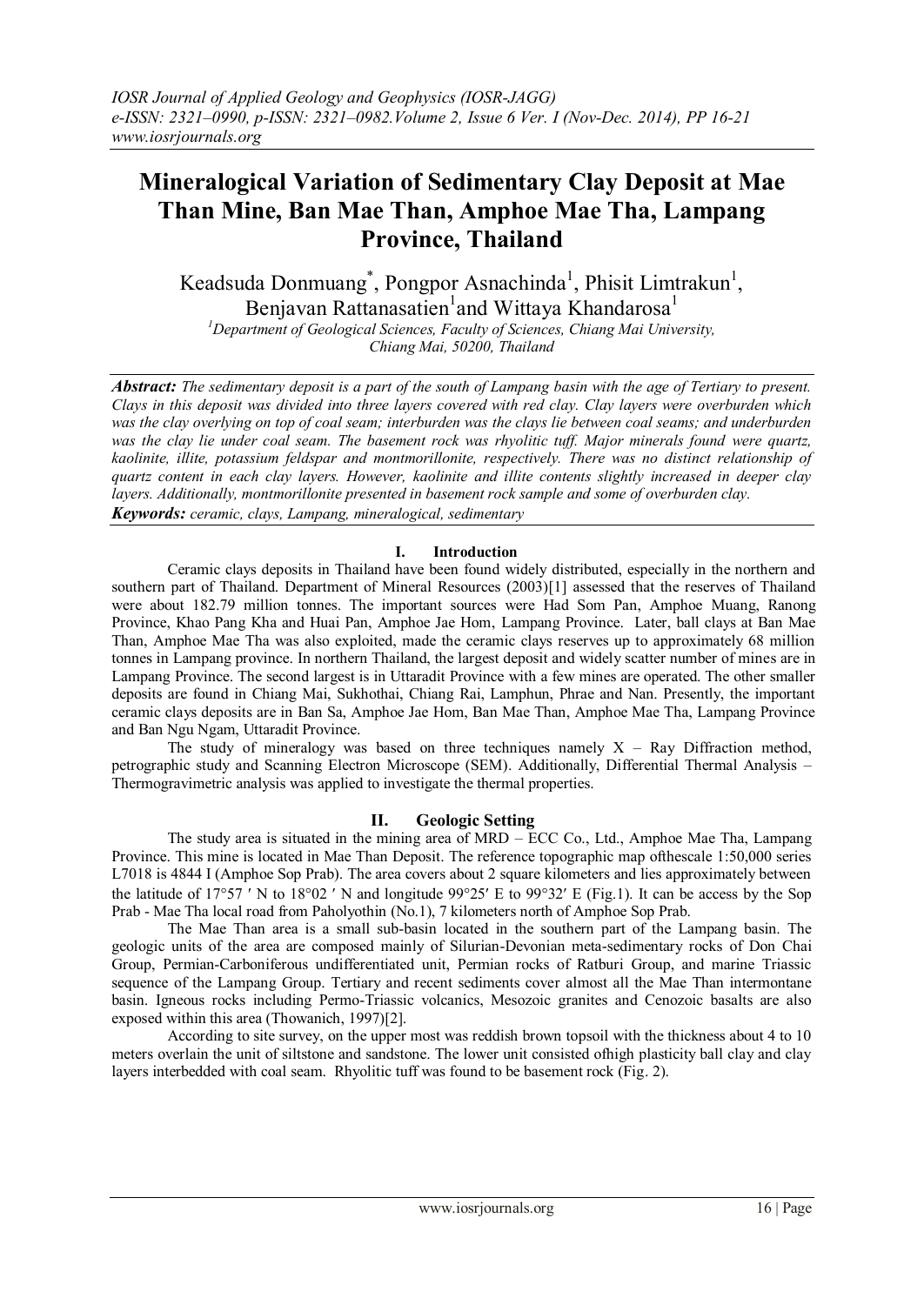

Figure 1 Topographic map of the second study area, Mae Than Deposit, Mae Tha, Lampang Province, Thailand,WGS 84 Amphoe Sob Prab, edition 1-RTSD, series L7018, sheet 4844 I(after Royal Thai Survey Department, 1999)[3].



Figure 2 Geologic map of the study area (modified after MRD-ECC, 2001)[4].

The clay layers of the mine were classified to three units namely OB, IB and UB (Fig.3). OB is overburden clay which lies on top of the coal seam. The thickness is about 11 meters. IB is interburden clay with the thickness of 3 to 5 meters lies between upper coal seam and lower coal seam. UB is underburden clay which lies under the lower coal seam. The maximum thickness of this layer is about 26 meters. Siderite nodules commonly show in fine grained sediment beds both OB and IB. This mine uses stockpile layering in order to control the clay quality.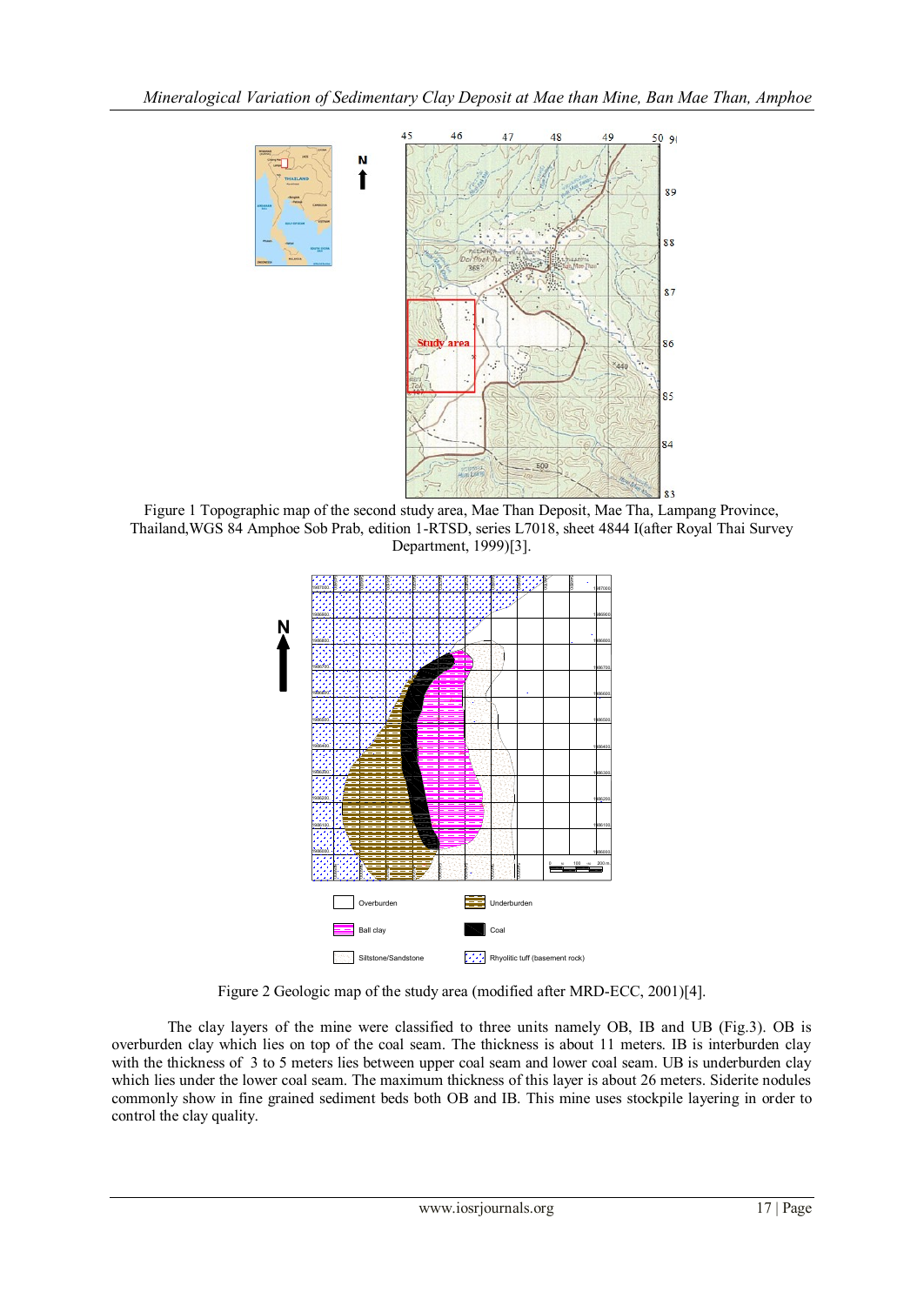

Figure 3 Looking NW on the opening mine face, clay layers of the mine classified to 3 units: OB (overburden), IB (interburden) and UB (underburden)(source: MRD-ECC, 2001).

## **III. Materials And Methods**

The raw materials were collected vertically in each beds/benches of the mine (Fig. 4). Country rock samples were collected from the western part of the study area and no fresh rock was found. The samples collected were weathered rock samples. Clay samples collected consisted of representative samples of three layers: underburden (UB), interburden (IB), and overburden (OB). Topsoil sample was also collected. Vertical relationship is an important aspect to consider. All samples were analyzed for mineralogical composition. Sample preparation procedure was based on the strength of the samples. Samples with no strength or low strength were dried at 110  $^{\circ}$ C in an electric oven for 24 hours. Then, the samples were taken out from the oven and cooled down to room temperature. Finally, the samples were grinded to pass through 200 mesh testing sieve and analyzed for mineral composition. Mineralogical analysis was done by drying bulk samples at 110  $^{\circ}$ C for 24 hours in an electric oven and cooled down before grinding into 200 mesh size or 44 micron. The clay fraction was separated from the bulk sample by sedimentation and mounted as an oriented aggregate for clay-mineral identification. The treatments included air drying, glycolation with ethylene glycol, and heating to 550  $^{\circ}$ C were used for this analysis (Poppe et al., 2012)[5].

## **IV. Results And Discussion**

X – Ray Diffractometer (XRD), Scanning Electron Microscope (SEM) and Thermal analysis by Differential Thermal Analysis –Thermogravimetry (DTA/TG) techniques were applied for identifying mineral phases of collected raw materials. Most of raw materials are clays samples.

According to XRD analysis, there were five mineral phases found in these raw materials. There were quartz, kaolinite, illite, montmorillonite and potassium feldspar. Quartz was a major mineral and minor mineral was kaolinite (Fig. 4). The content of quartz in the raw materials was more than 75 %. Kaolinite in this deposit was about 15 % at the maximum. Illite was found as accessory mineral with less than 10% and minor content of montmorillonite at about 2% as the highest. Feldspar was detected only in sample no. MT13 with less than 2 %.

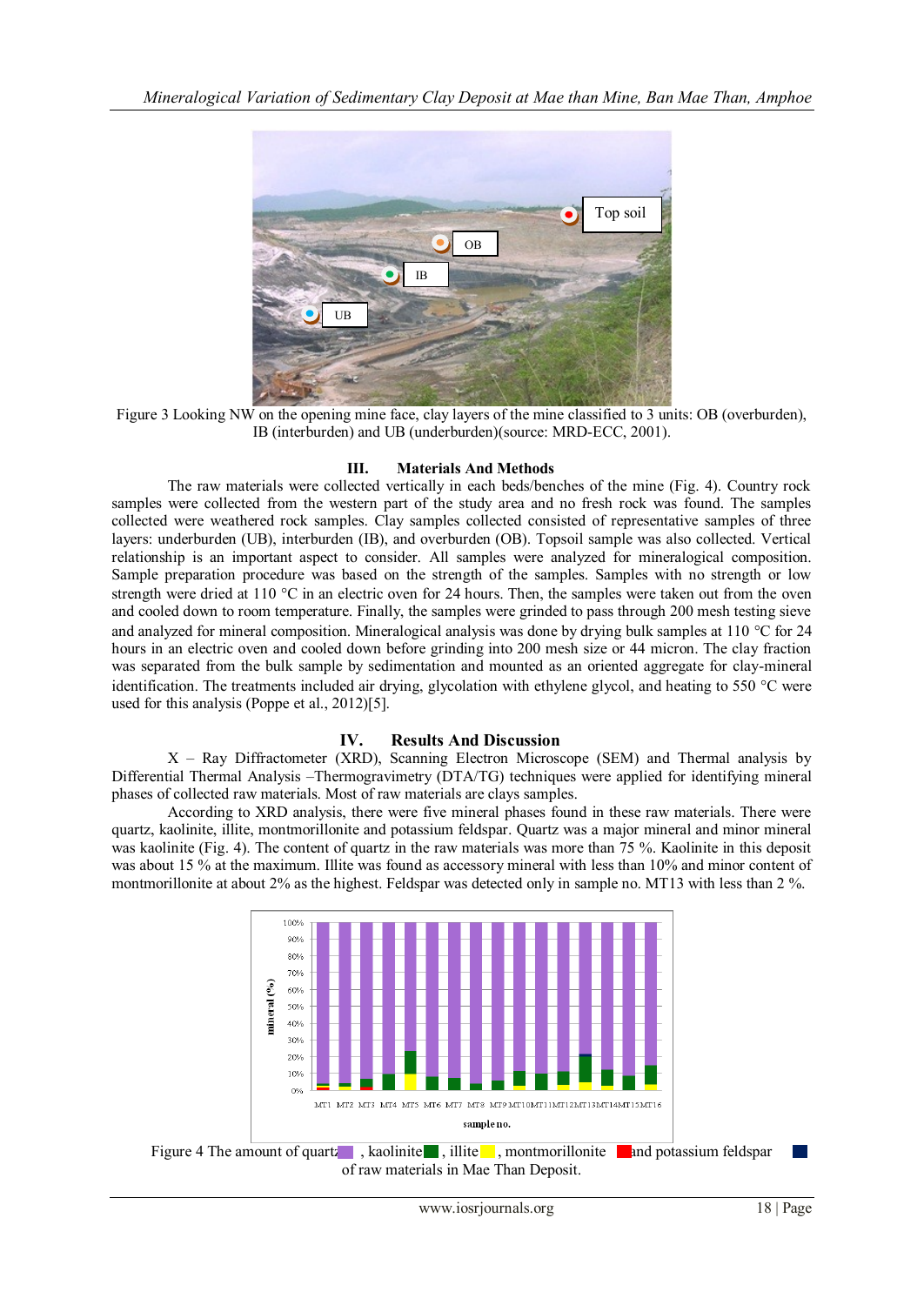Clay sample was done for SEM to observe mineral crystal forms. SEM of the sample shows aggregate of irregular border kaolinite (Fig. 5).



Figure 5 SEM of MT4 showing irregular border kaolinite and kaolinite aggregate.

To investigate the change of raw materials when heating up to  $1250 \degree C$ , thermal analysis by DTA/TG was applied. DTA curve shows an endothermic reaction at about 550 °C which is for kaolinite decomposition. Additionally, the second peak is an exothermic reaction at 974  $^{\circ}$ C where mullite was formed (Fig. 6). TG curve presents total weight loss from starting point to end temperature.





## **4.1 Mineralogical Variation Of Sedimentary Clays At Mae Than Mine**

The samples were collected and analyzed for mineral compositions by  $X - Ray$  Diffractometer. The X – Ray intensities of major minerals were calculated and adjusted to 100 %. Then, they were merged with the sample location map and observe for mineral variation within the study areas. The raw materials in Mae Than Deposit clearly showed different layers of deposition. Therefore, collecting of the samples was vertically distributed by different clay layers to find out any mineral variation of the deposit. The mineral distribution and sample grouping based on the depositional structure as Overburden, Interburden and Underburden layers are shown in Fig. 7.

The formation of kaolinite and quartz in Mae Than Deposit is believed to be a reaction under chemical weathering. Accumulation of siderite nodule in clays layer at Mae Than basin suggested that the rocks in this basin undergoing chemical weathering. Breaking down of minerals by weathering can be explained by the reverse of Bowen's reaction. Clays is a mineral principally formed under chemical weathering.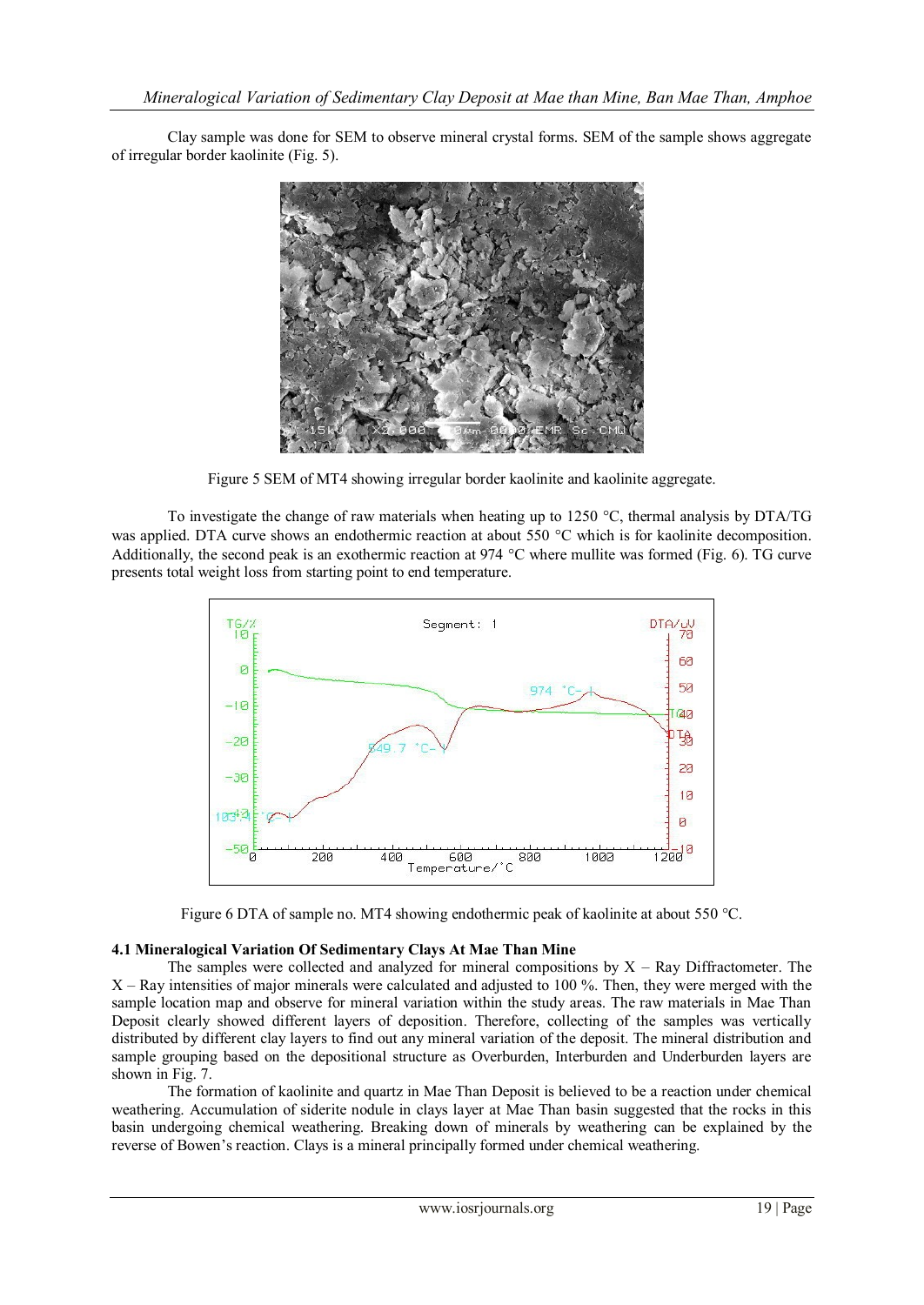

Figure 7 Mineral distributions of raw materials from different layers of Mae Than Deposit.

## **V. Conclusion**

Kaolinite is formed under humid conditions by acid hydrolysis of feldspar bearing rock, whereas illite forms under more alkaline conditions by weathering of feldspar and micas (Robb, 2005)[6]. It was believed that kaolinite in the clay of Mae Than Deposit mainly originated under the intensed chemical weathering and decomposition of plagioclase, potassium feldspar and muscovite, under hot and humid condition of the pre – existing rhyolitic tuff, exposed in the western area. Eventually, the kaolinite was eroded and transported to be deposited under the organic rish fresh – water lake environment in the Mae Than basin (Thowanich, 1997). Based on the hydrolysis in feldspar, kaolinite hydrolysis is orthoclase reacts with 22 molecules of H2O and gives kaolinite, while micaceous minerals hydrolysis is potassium feldspar reacts with 12 molecules of H<sub>2</sub>O and gives mica. This may imply that clays of Mae Than Deposit genesis under humid or high rainfall. This can also be one of the reasons why the clays in the southern part of Thailand dominated in kaolinite than clays in Lampang. The depositional process was also different as the location of Mae Than Deposit is basin. Consequently, the grain size of clays from Mae Than will reasonably fine. Mineralogical variation of sedimentary deposit is much less complicated than hydrothermal deposit, since the clay - forming process due to the transportation and deposition. Therefore, the minerals are dominated by kaolinite and the clay properties considerably depends the size and amount of kaolinite and quartz. The depositional process tends to be concern with rate of water flow during the depositional. The stronger water flow is possible to bring larger sized quartz to be deposited and that will lead to clay properties. Because for sedimentary clay, the property of clays is much relevant to grain size, finer grain sized gives higher plasticity. XRD patterns by preferred orientation treatment of kaolinite presented in raw materials of Mae Than Deposit shows broad and low peak.DTA/TG of the same sample shows considerable difference at about 100  $\degree$ C, endothermic and exothermic reactions of sample from Mae Than Deposit shows broad peaks. According to field observation, there were minerals observed but do not present in XRD analysis for example siderite and pyrite. These minerals are quite trouble for mining and processing. Siderite that found is considerably large and can be separated, but sometimes it is a problem for mining process and also can damage the processing machine. Pyrite may also lead to a decrease of whiteness when it is decomposed to iron oxides. Nevertheless, the results show that the color of clays may not be the result of minerals, but is more likely the result of geochemical of the clay itself.

Mae Than Deposit is one of coal deposit in Lampang Province. This deposit is mining and processing for both coal and ball clay. The clays are separated into three layers: OB clay, IB clay and UB clay. OB clay is clay overlying coal seam. IB clay is clay inter layering coal seam. UB clay is clay underlying coal seam. The samples were collected from all layers. The mineralogical investigation shows variation of quartz, kaolinite and illite. OB clay and IB clay are quite similar in mineralogical composition, but there was slight variation in mineralogical composition with UB clay. The variation of illite and kaolinite tend to increase with deeper layers. Illite and kaolinite contents rise up from OB to IB clay layer and UB clay layer as the highest. In contrast, quartz content slightly decreases with the deeper layer. The deposition may be resulted in the amount of quartz. Since under the process of deposition, quartz is supposed to deposit at the early stage of deposition during the stronger current and clay particles are able to float and deposit later in more quiet condition. However, there were fluctuations in both physical and chemical properties of the raw materials. The major oxides content varies with depth. There was no clear trend of decreasing or increasing of any values related to depth. It can be concluded that there was no relationship between depth and ceramic properties changes (Donmuang and Asnachinda,